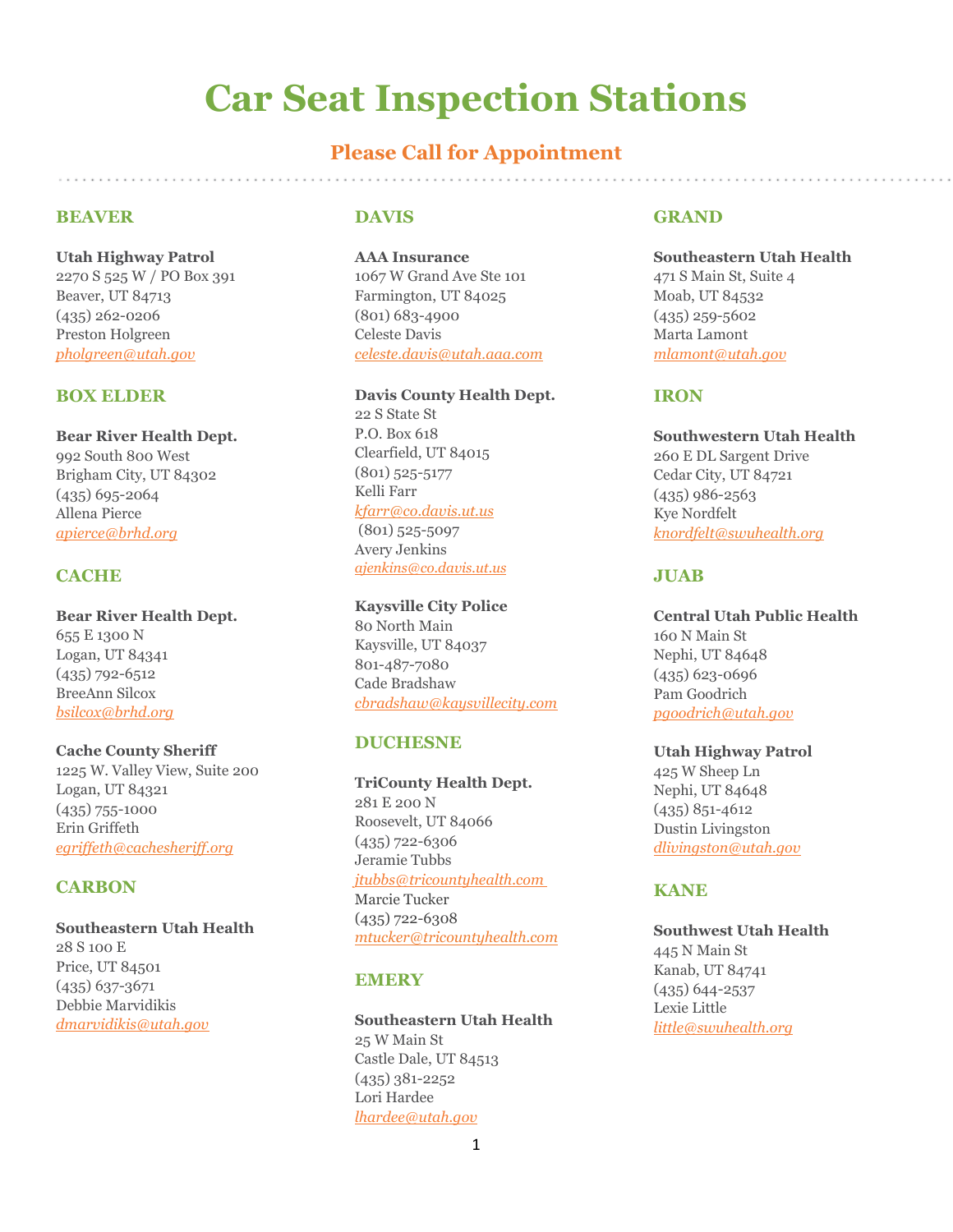## **MILLARD**

#### **Central Utah Public Health**

42 W Topaz Bldg Delta, UT 84624 (435) 864-3612 Pam Goodrich *[pgoodrich@utah.gov](mailto:pgoodrich@utah.gov)*

#### **Utah Highway Patrol**

765 S Hwy 99 Fillmore, UT 84631 (435) 743-5302 Alan Pederson *[apedersen@utah.gov](mailto:apedersen@utah.gov)*

## **SALT LAKE**

**AAA Insurance** 185 East 12300 South Ste 100 Draper, UT 84020 (801) 878-8535 Nancy Jewkes *[Nancy.Jewkes@utah.aaa.com](mailto:Nancy.Jewkes@utah.aaa.com)*

#### **AAA Insurance – Murray**

5207 S. State Street, Ste. 2 Murray, UT 84107 801-263-4755 Shey Buckley *sheyla.buckley@utah.aaa.com*

#### **AAA Insurance**

1400 S. Foothill Dr., Ste. 154 Salt Lake City, UT 84108 (801) 238-1272 Barbara Terry *barbara.terry@utah.aaa.com*

**Primary Children's Hospital** 100 N Mario Capecchi Dr. Salt Lake City, UT 84113 (801) 662-6583 Marilyn Morris *[marilyn.morris@imail.org](mailto:marilyn.morris@imail.org) Weekdays by appointment*

**Riverton Hospital Primary Children's Outpatient Services** 3773 W 12600 S Riverton, UT 84065 (801) 285-2470 call 24/7 *karee.nicholson@imail.org 4th Wednesday 3-6 pm*

## **Salt Lake County Health**

7971 South 1825 West West Jordan, UT 84088  $(385)$  468-5268 – Spanish (385) 468-5284 - English May Romo *[mromo@slco.org](mailto:mromo@slco.org)*

**Sandy Police Dept.**

10000 S Centennial Pkwy Sandy, UT 84070 (801) 568-7200 Tammie Marquez *[tmarquez@sandy.utah.gov](mailto:tmarquez@sandy.utah.gov)*

#### **South Jordan Police Dept.**

1600 W Town Center Dr South Jordan, UT 84095 (801) 254-4708 Sam Winkler *[swinkler@sjc.utah.gov](mailto:swinkler@sjc.utah.gov)*

#### **Unified Police**

7912 S Main St Midvale, UT 84047 (385) 468-9356 Lori Shaw *[lshaw@updsl.org](mailto:lshaw@updsl.org)*

**Utah Highway Patrol Sec 4** 5681 S 320 W Salt Lake City, UT 84107 (801) 284-5520 Kristopher Cope *[kcope@utah.gov](mailto:kcope@utah.gov)*

#### **Utah Highway Safety**

5500 Amelia Earhart Dr, Suite 155 Salt Lake City, UT 84116 (801) 366-6040 Stacy Debban *[sdebban@utah.gov](mailto:awinkler@utah.gov)*

## **Utah Safety Council**

1574 W 1700 S, Suite 2A Salt Lake City, UT 84104 (801) 746-SAFE (7233) ext 312 Korinne Pickett *kpickett@utahsafetycouncil.org*

#### **West Jordan Fire**

7602 Jordan Landing Blvd West Jordan, UT 84084 (801) 260-7300 Woody Smith *woodys@wjordan.com*

#### **West Jordan Police**

8040 S Redwood Rd West Jordan, UT 84088 801-256-2000 or 801-592-3964 Colton Gordon *[coltong@wjordan.com](mailto:coltong@wjordan.com)*

#### **West Valley City Police**

3575 S Market Street West Valley City, UT 84119 (801) 965-5174 Michael Millett *[michael.millett@wvc-ut.gov](mailto:rnielson@utahsafetycouncil.org)*

## **SAN JUAN**

**San Juan Health Dept.**  735 S 200 W B, Blanding, UT 84511 (435) 359-0038 Zachary Keith *zkeith@sanjuancounty.org*

**San Juan County Chamber of Commerce** (435) 587-3316 Bayley Hedglin *bayley@sanjuancountychamber.com*

## **SANPETE**

**Central Utah Health Dept.**  40 West 200 North Manti, UT 84642 (435) 835-2231 - Spanish JanaKaye Smith *janakayesmith@utah.gov*

## **Central Utah Public Health**

20 South 100 West. Suite 30 Mt. Pleasant, Utah 84647 (435) 462-2449 - Spanish Jana Kaye Smith *[janakayesmith@utah.gov](mailto:janakayesmith@utah.gov)*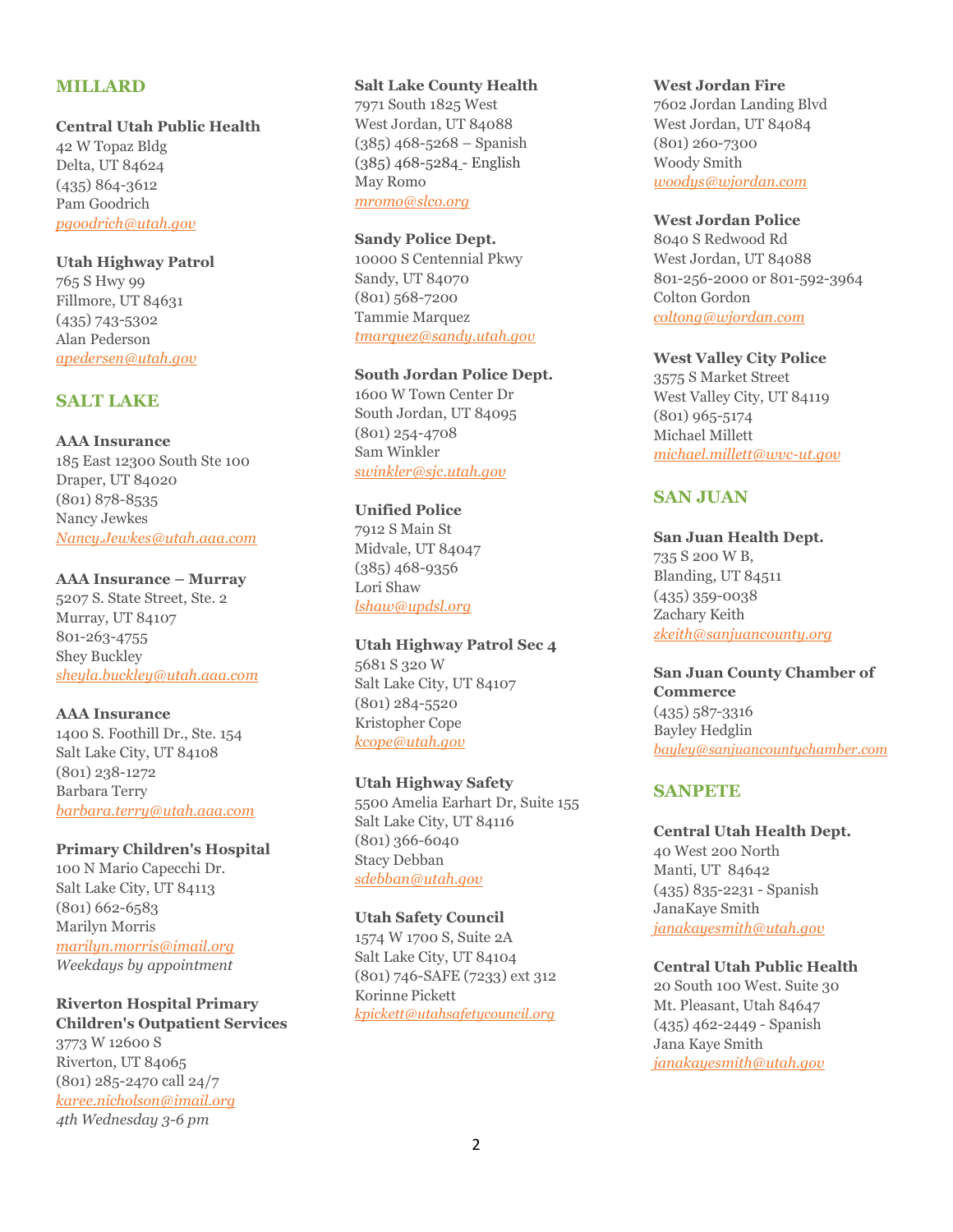#### **SEVIER**

**Central Utah Public Health** 925 N 70 W Richfield, UT 84701 (435) 896-5451 x340 Valyn Leavitt *[vcleavitt@utah.gov](mailto:vcleavitt@utah.gov)*

**Utah Highway Patrol** 835 E 300 N, Suite 600 Richfield, UT 84701 (435) 896-2780 Jade Murdock *jmurdock@utah.gov*

## **Utah Highway Safety**

Rural Traffic Safety Coordinator (435) 201-4312 Terry Smith *[terrysmith1@utah.gov](mailto:terrysmith1@utah.gov)*

## **SUMMIT**

## **Summit County Health**

85 N 50 E Coalville, UT 84017 (435) 336-3228 Jean Paskett *[jpaskett@summitcounty.org](mailto:jpaskett@summitcounty.org)*

**Summit County Health**

650 Round Valley Dr. Park City, UT 84060 (435) 333-1508 Alyssa Mitchell *amitchell@summitcounty.org* 

## **TOOELE**

**Tooele County Health**  151 N Main St Tooele, UT 84074 (435) 277-2302 Amy Bate *[abate@tooelehealth.org](mailto:abate@tooelehealth.org)*

## **UINTAH**

**TriCounty Health Dept.** 133 E 500 S Vernal, UT 84078 (435) 247-1171 Jake Isaacson *jIsaacson@tricountyhealth.com* (435) 247-1166 Sierra Jensen *sjensen@tricountyhealth.com*

## **UTAH**

**American Fork City Fire** 96 N Center St American Fork, UT 84003

(801) 763-3045 Leif Nelson *lnelson@afcity.net*

#### **Lehi Fire Department**

96 N Center St American Fork, UT 84003 (385) 201-1081 Mathew Sacco *[msacco@lehi-ut.gov](mailto:msacco@lehi-ut.gov)*

#### **Lone Peak Police Dept.**

5400 Town Center W #3 Highland, UT 84003 (385) 445-2430 Brock Susov *bsusov@lonepeakpolice.com*

## **Orem City Police Dept.**

95 E. Center St. Orem, UT 84057 801-229-7070 Josh Hansen *[jrhansen@orem.org](mailto:leyre@provo.utah.gov)* Jared Weech *jdweech@orem.org*

**Saratoga Springs Police Dept.** 1307 Commerce Dr, Saratoga Springs, UT 84043 801-420-6326 Melissa Hamer *[designing.melissa@gmail.com](mailto:designing.melissa@gmail.com)*

#### **Utah County Health Dept.**

151 S University Ave, Suite F Provo, UT 84601 (801) 851-7513 Marla Brannum *[marlab@utahcounty.gov](mailto:marlab@utahcounty.gov)*

#### **Utah County Health**

599 S 500 E American Fork, UT 84003 (801) 851-7513 Marla Brannum *[marlab@utahcounty.gov](mailto:carrieb@utahcounty.gov) Monday or by appt.*

#### **Utah Highway Patrol Sec 6**

763 North 1370 West Orem Utah, 84057 (801) 234-8285 Lynda Reinstein *lreinstein@utah.gov By appointment only*

## **WASATCH**

#### **Wasatch County Health**

55 S 500 E Heber, UT 84032 (435) 657-3259 Amber Pulley *[apulley@wasatch.utah.gov](mailto:apulley@wasatch.utah.gov)*

## **WASHINGTON**

## **AAA Insurance**

844 W. Telegraph St. Ste. 4 Washington, UT 84780 435-652-6929 Yude Munoz *[Maria.Munoz@goaaa.com](mailto:Maria.Munoz@goaaa.com)*

#### **Hildale/Colorado City Fire**

250 E Newel Ave. - PO Box 840248 Hildale, UT 84784 (435) 874-2400 Mary Barlow *[maryb@hccfd.org](mailto:maryb@hccfd.org)* RosaLee Barlow *[rosalie@countertopsource.com](mailto:rosalie@countertopsource.com)*